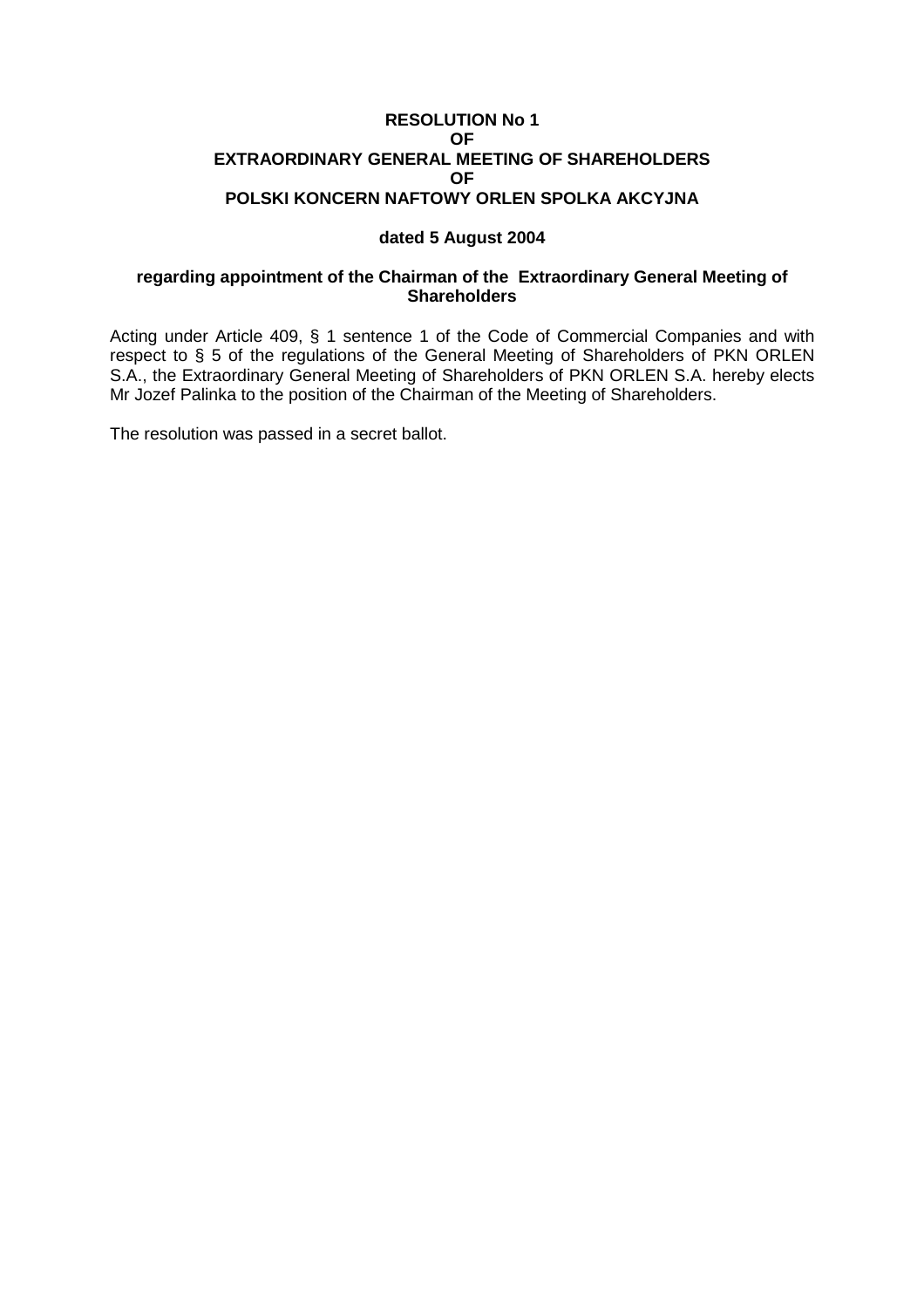### **RESOLUTION No 2 OF EXTRAORDINARY GENERAL MEETING OF SHAREHOLDERS OF POLSKI KONCERN NAFTOWY ORLEN SPOLKA AKCYJNA**

#### **dated 5 August 2004**

#### **regarding the change of the Agenda**

# **§ 1**

The Extraordinary General Meeting of Shareholders of PKN ORLEN hereby decides to change the Agenda of the Extraordinary General Meeting of Shareholders of PKN ORLEN by removing from the Agenda the point 9 as follows: "Passing of a resolution concerning insurance conditions of the members of the Supervisory Board of PKN ORLEN and changes to the principles of remuneration of the Supervisory Board of PKN ORLEN according to the approved corporate governance rules".

**§ 2**

The resolution takes immediate effect.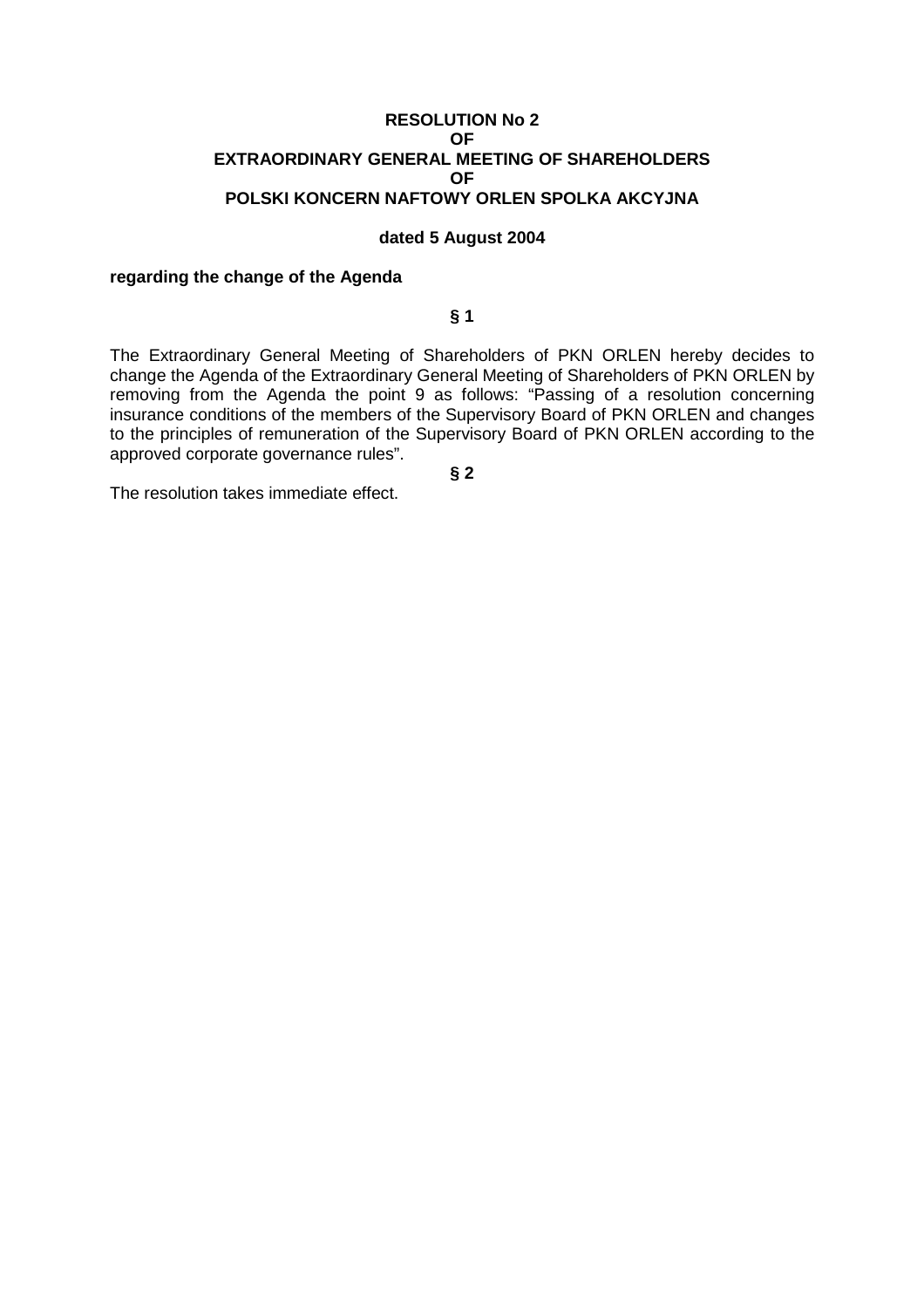### **RESOLUTION No 3 OF EXTRAORDINARY GENERAL MEETING OF SHAREHOLDERS OF POLSKI KONCERN NAFTOWY ORLEN SPOLKA AKCYJNA**

# **dated 5 August 2004**

#### **regarding the Agenda of the Extraordinary General Meeting of Shareholders**

The Extraordinary General Meeting of Shareholders of PKN ORLEN hereby approves the following Agenda of the Meeting:

- 1. Opening;
- 2. Election of the Chairman of the Meeting;
- 3. Affirmation of the legality of the Meeting;
- 4. Approval of the Agenda;
- 5. Election of the Vote Counting Commission;
- 6. Passing of a resolution concerning approval for sale or lease of a self-operating part of the Company;
- 7. Passing of a resolution concerning changes in the Supervisory Board of PKN ORLEN;
- 8. Passing of resolutions concerning changes to the Regulations of the General Meeting of Shareholders of PKN ORLEN;
- 9. Closure of the General Meeting of Shareholders.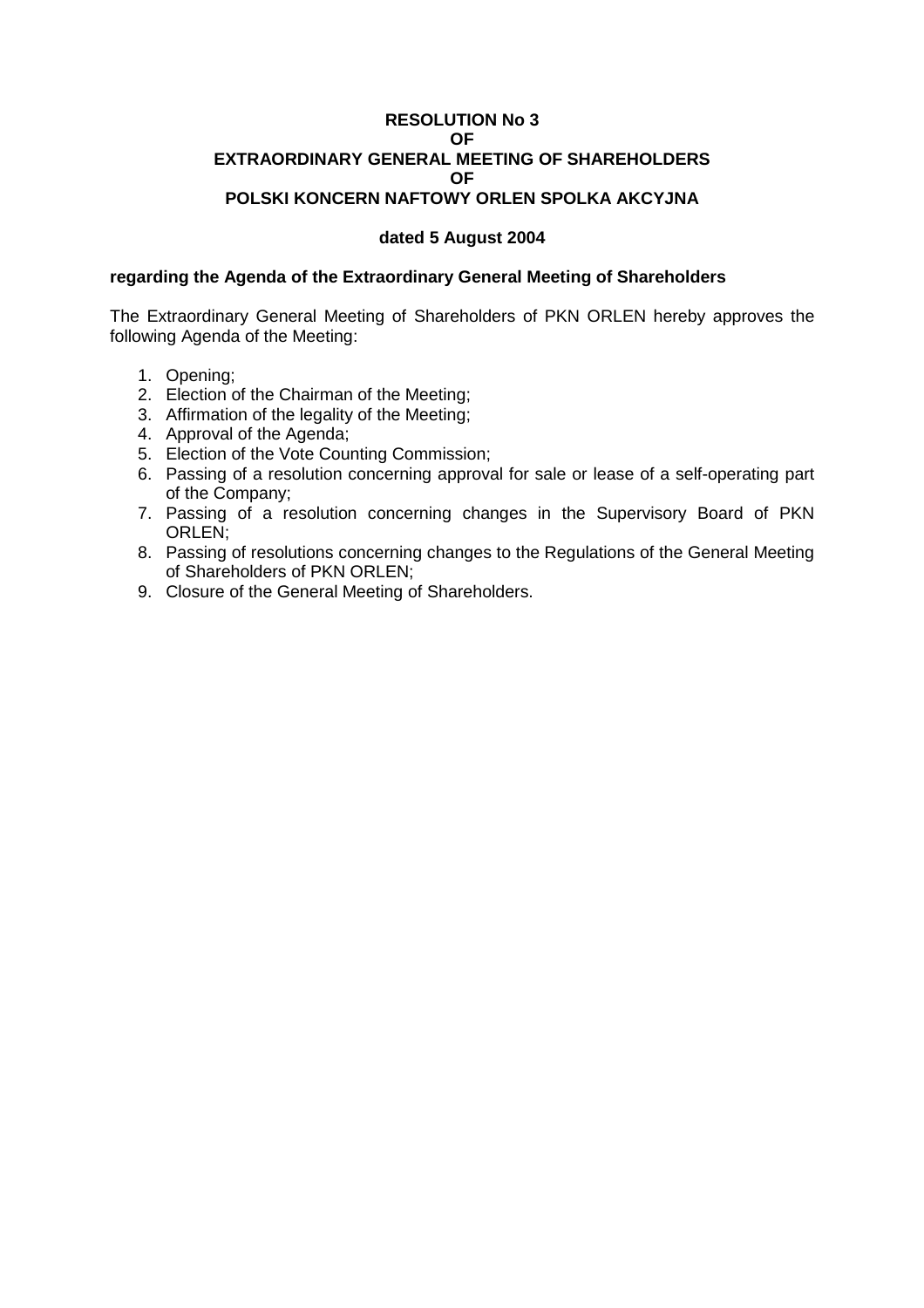### **RESOLUTION No 4 OF EXTRAORDINARY GENERAL MEETING OF SHAREHOLDERS OF POLSKI KONCERN NAFTOWY ORLEN SPOLKA AKCYJNA**

### **dated 5 August 2004**

### **regarding election of Ms Aneta Berdys to the Vote Counting Commission**

Acting under § 8 of the Regulations of the General Meeting of Shareholders of PKN ORLEN, the Extraordinary General Meeting of Shareholders of PKN ORLEN hereby appoints Ms Aneta Berdys to the Vote Counting Commission.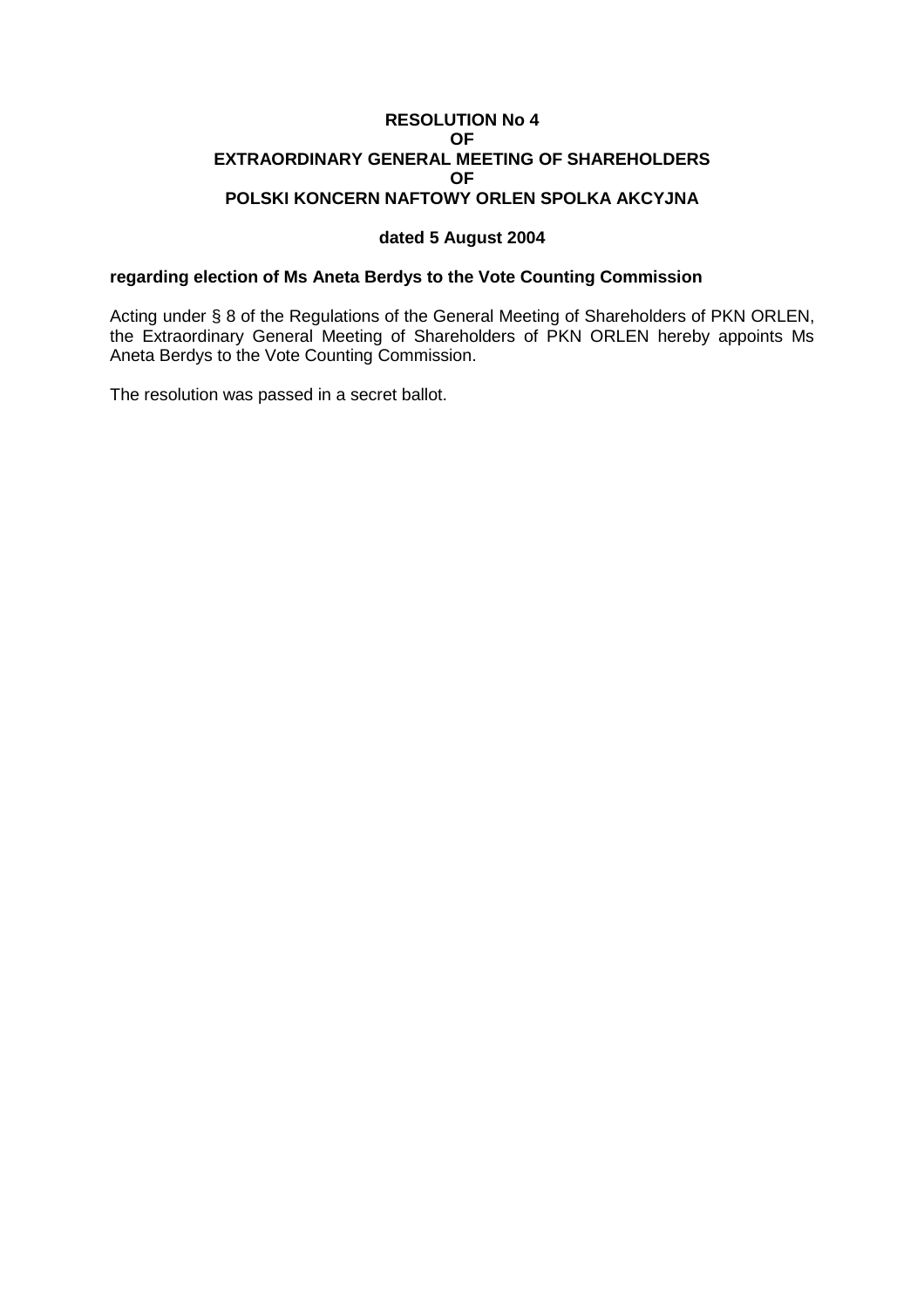### **RESOLUTION No 5 OF EXTRAORDINARY GENERAL MEETING OF SHAREHOLDERS OF POLSKI KONCERN NAFTOWY ORLEN SPOLKA AKCYJNA**

### **dated 5 August 2004**

### **regarding election of Mr Bartosz Nowicki to the Vote Counting Commission**

Acting under § 8 of the Regulations of the General Meeting of Shareholders of PKN ORLEN, the Extraordinary General Meeting of Shareholders of PKN ORLEN hereby appoints Mr Bartosz Nowicki to the Vote Counting Commission.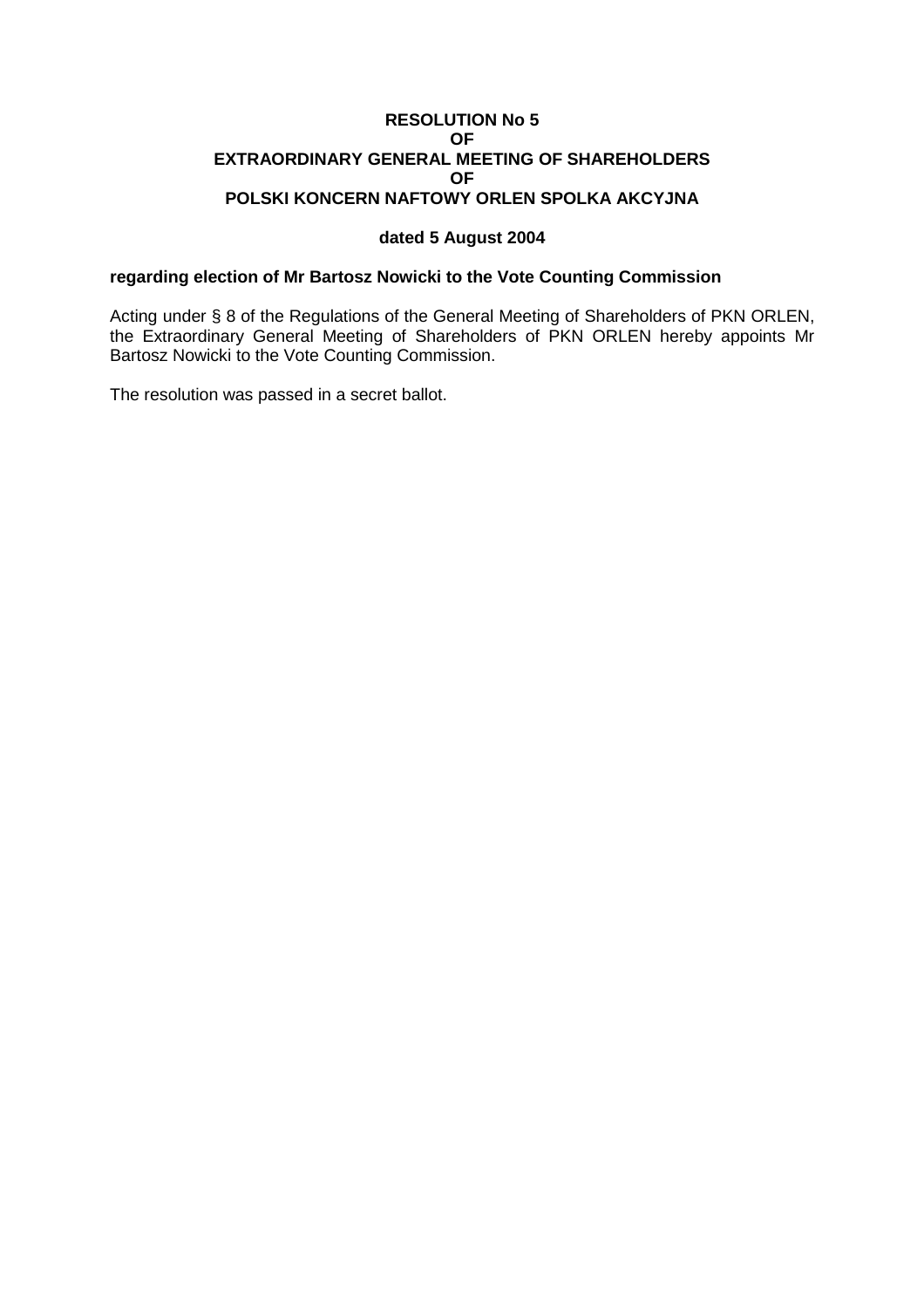### **RESOLUTION No 6 OF EXTRAORDINARY GENERAL MEETING OF SHAREHOLDERS OF POLSKI KONCERN NAFTOWY ORLEN SPOLKA AKCYJNA**

## **dated 5 August 2004**

### **regarding election of Natasza Wochowska to the Vote Counting Commission**

Acting under § 8 of the Regulations of the General Meeting of Shareholders of PKN ORLEN, the Extraordinary General Meeting of Shareholders of PKN ORLEN hereby appoints Ms Natasza Wochowska to the Vote Counting Commission.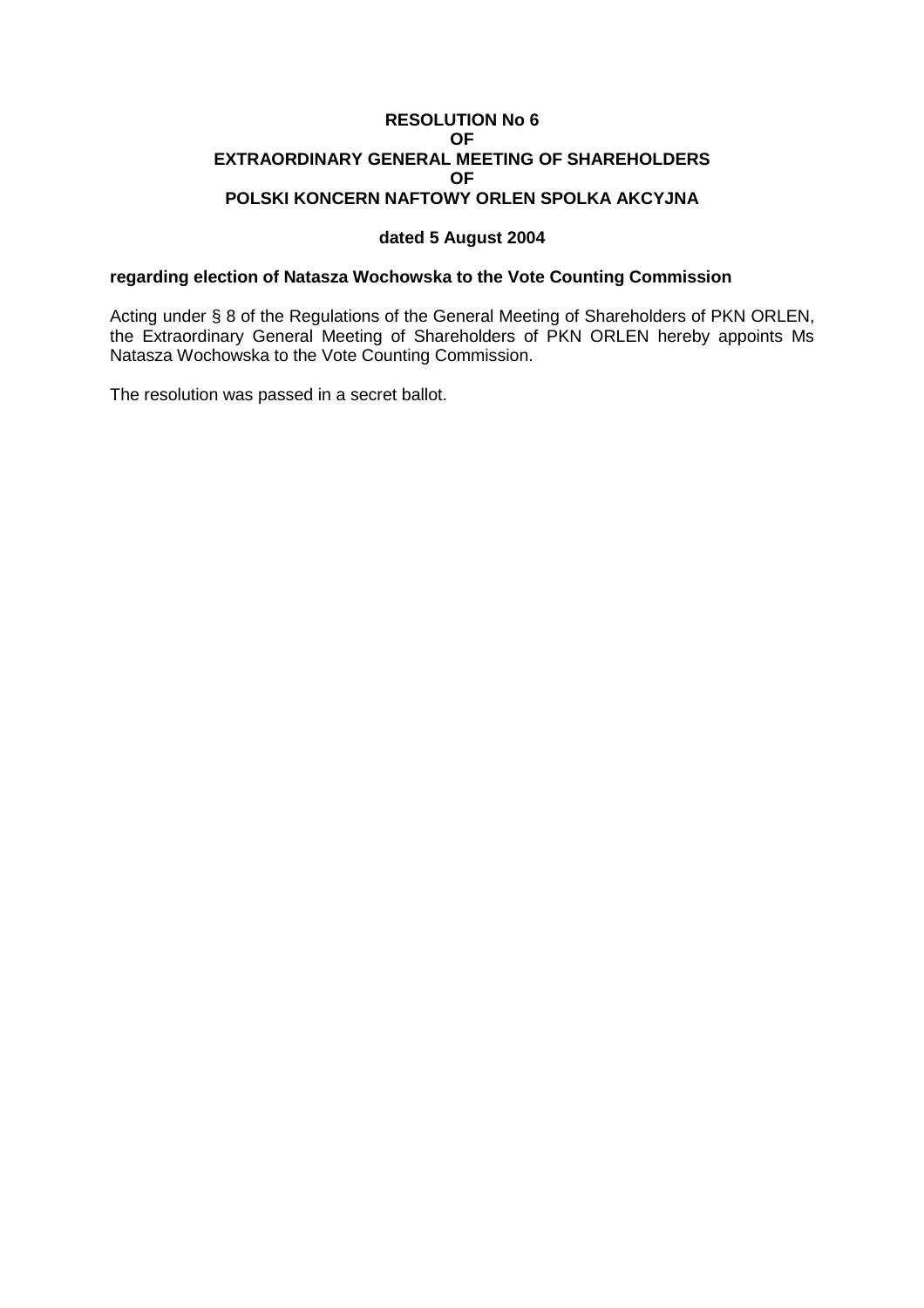#### **RESOLUTION No 7 OF EXTRAORDINARY GENERAL MEETING OF SHAREHOLDERS OF POLSKI KONCERN NAFTOWY ORLEN SPOLKA AKCYJNA**

#### **dated 5 August 2004**

#### **regarding the sale or lease of the property including an amendment proposed by the Management Board**

#### **§ 1**

Under art. 393, point 3 of the Code of Commercial Companies and with respect to § 7, item 7, point 7 of the Company's Articles of Association, the Extraordinary General Meeting of Shareholders of PKN ORLEN hereby gives its assent to the sale or lease of the property of PKN ORLEN as Wydzial Sciekow i Utylizacji (Sewage and Recycling Division), being an area of sedimentary administration of Wydzial Sciekow i Utylizacji (Sewage and Recycling Division) to the company ORLEN Eko Sp. z o.o., based in Plock, Chemikow 7 street.

#### **§ 2**

- 1. The sale of self-operating part of the Company shall be executed at a market price set in a valuation made by a property / real estate expert, not lower than the net book value of fixed assets of Wydzial Sciekow i Utylizacji (Sewage and Recycling Division) covering sediment area.
- 2. The lease of the property shall be executed based on a rental equal to 102 per cent of monthly depreciation in case of property currently undergoing depreciation and 10 per cent of monthly depreciation for already depreciated property calculated from the initial value additionally charged with the property tax, a charge for the perpetual usufruct, and cost of utilities. The payment term of a lease rental equates to 30 days.

**§ 3**

The resolution takes immediate effect.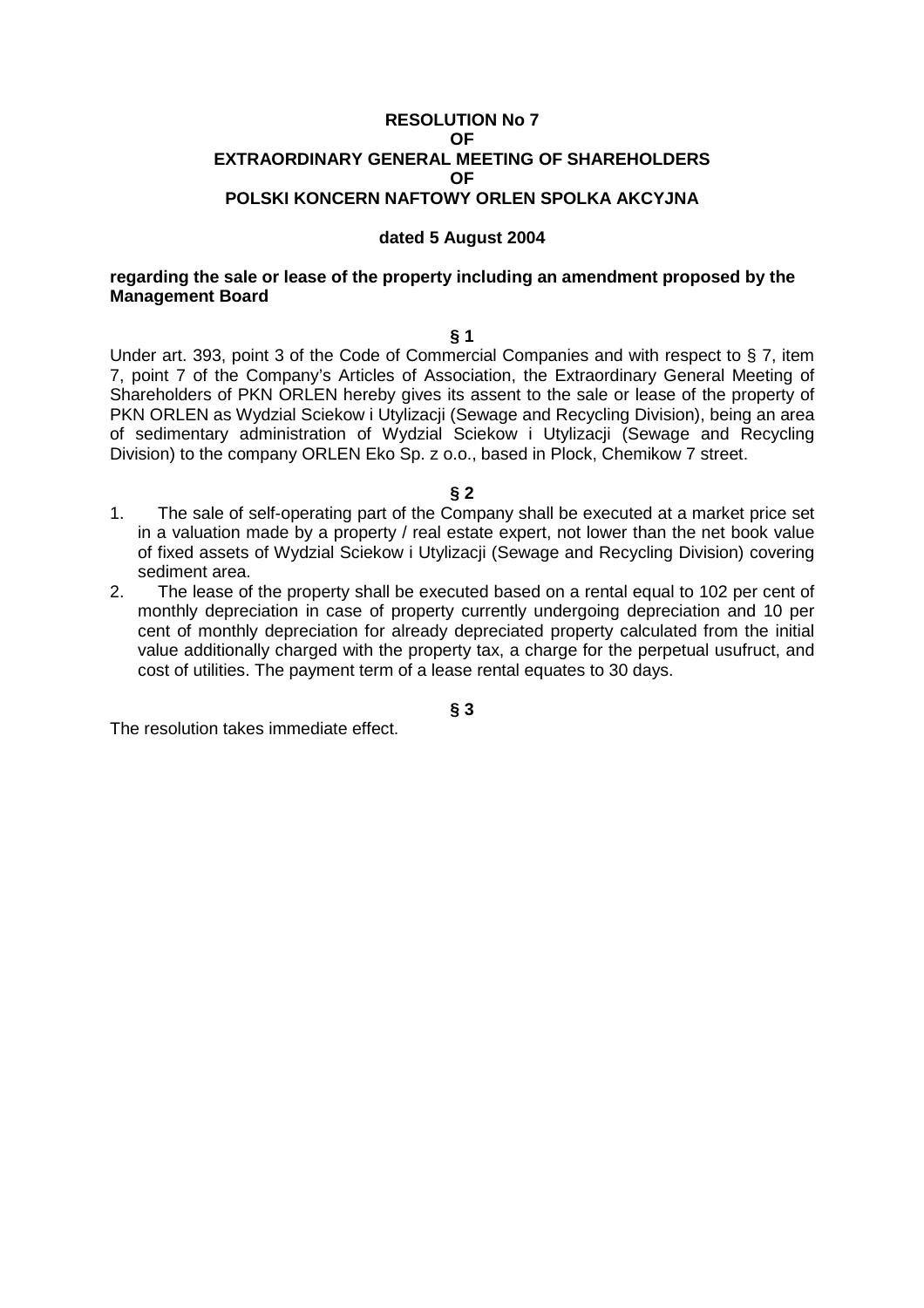### **RESOLUTION No 8 of THE EXTRAORDINARY GENERAL MEETING OF SHAREHOLDERS of POLSKI KONCERN NAFTOWY ORLEN SPOLKA AKCYJNA**

#### **dated 5 August 2004**

## **regarding the removal of member of the Supervisory Board of Polski Koncern Naftowy ORLEN S.A.**

**§ 1**

Under § 8, item 2, point 2 of the Company's Articles of Association the Extraordinary General Meeting of Shareholders of PKN ORLEN decides to remove Mr Ryszard Lawniczak from the Supervisory Board of PKN ORLEN.

**§2**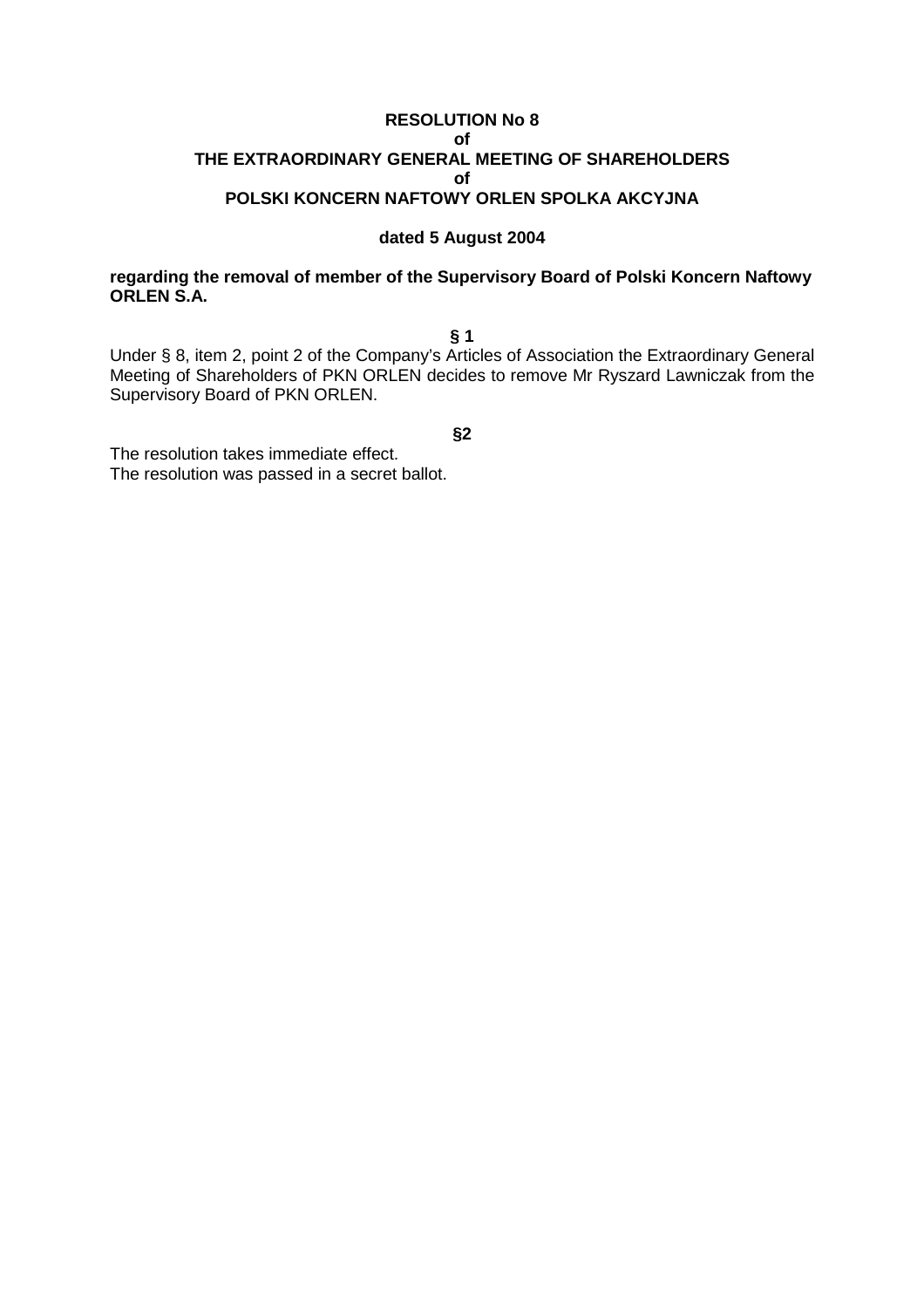### **RESOLUTION No 9 of THE EXTRAORDINARY GENERAL MEETING OF SHAREHOLDERS of POLSKI KONCERN NAFTOWY ORLEN SPOLKA AKCYJNA**

#### **dated 5 August 2004**

### **regarding the removal of member of the Supervisory Board of Polski Koncern Naftowy ORLEN S.A.**

**§ 1**

Under § 8, item 2, point 2 of the Company's Articles of Association the Extraordinary General Meeting of Shareholders of PKN ORLEN decides to remove Mr Krzysztof Szlubowski from the Supervisory Board of PKN ORLEN.

**§2**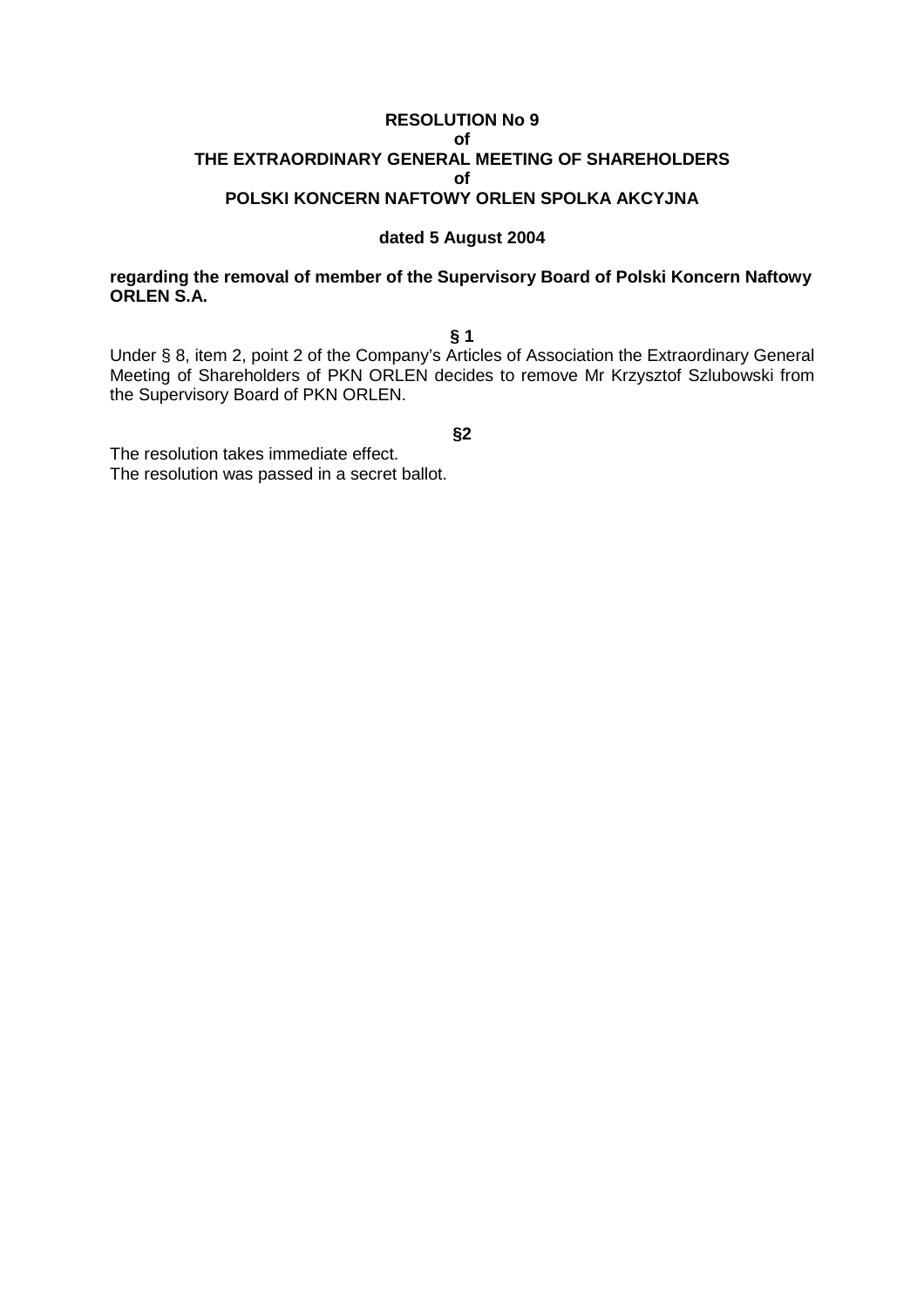### **RESOLUTION No 10 of THE EXTRAORDINARY GENERAL MEETING OF SHAREHOLDERS of POLSKI KONCERN NAFTOWY ORLEN SPOLKA AKCYJNA**

#### **dated 5 August 2004**

### **regarding the removal of member of the Supervisory Board of Polski Koncern Naftowy ORLEN S.A.**

**§ 1**

Under § 8, item 2, point 2 of the Company's Articles of Association the Extraordinary General Meeting of Shareholders of PKN ORLEN decides to remove Mr Andrzej Studzinski from the Supervisory Board of PKN ORLEN.

**§2**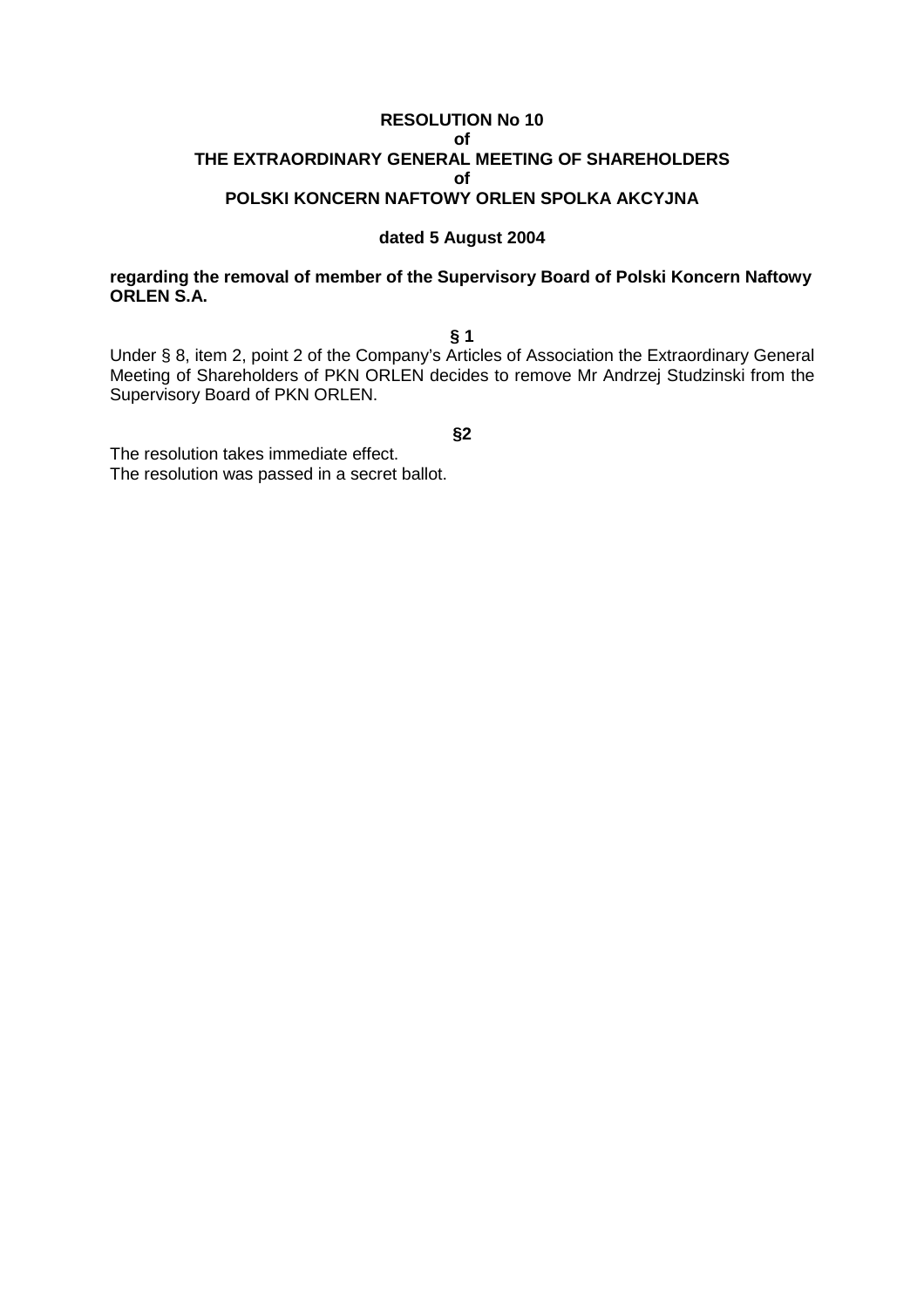### **RESOLUTION No 11 of THE EXTRAORDINARY GENERAL MEETING OF SHAREHOLDERS of POLSKI KONCERN NAFTOWY ORLEN SPOLKA AKCYJNA**

#### **dated 5 August 2004**

### **regarding the removal of member of the Supervisory Board of Polski Koncern Naftowy ORLEN S.A.**

**§ 1**

Under § 8, item 2, point 2 of the Company's Articles of Association the Extraordinary General Meeting of Shareholders of PKN ORLEN decides to remove Mr Jan Waga from the Supervisory Board of PKN ORLEN – the Chairman of the Supervisory Board.

**§2**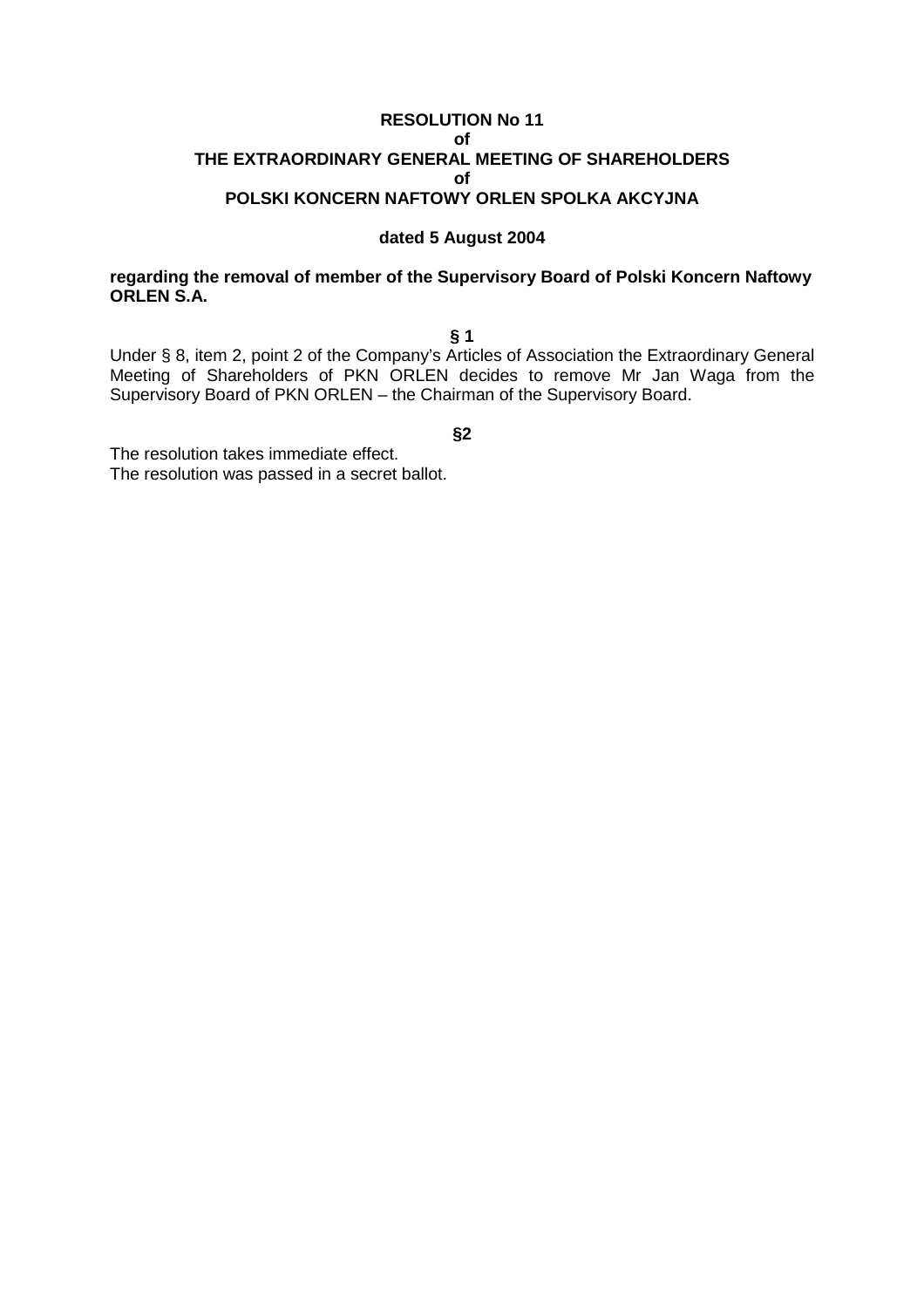### **RESOLUTION No 12 of THE EXTRAORDINARY GENERAL MEETING OF SHAREHOLDERS of POLSKI KONCERN NAFTOWY ORLEN SPOLKA AKCYJNA**

#### **dated 5 August 2004**

### **regarding the removal of member of the Supervisory Board of Polski Koncern Naftowy ORLEN S.A.**

**§ 1**

Under § 8, item 2, point 2 of the Company's Articles of Association the Extraordinary General Meeting of Shareholders of PKN ORLEN decides to remove Mr Janusz Zielinski from the Supervisory Board of PKN ORLEN – the Chairman of the Supervisory Board.

**§2**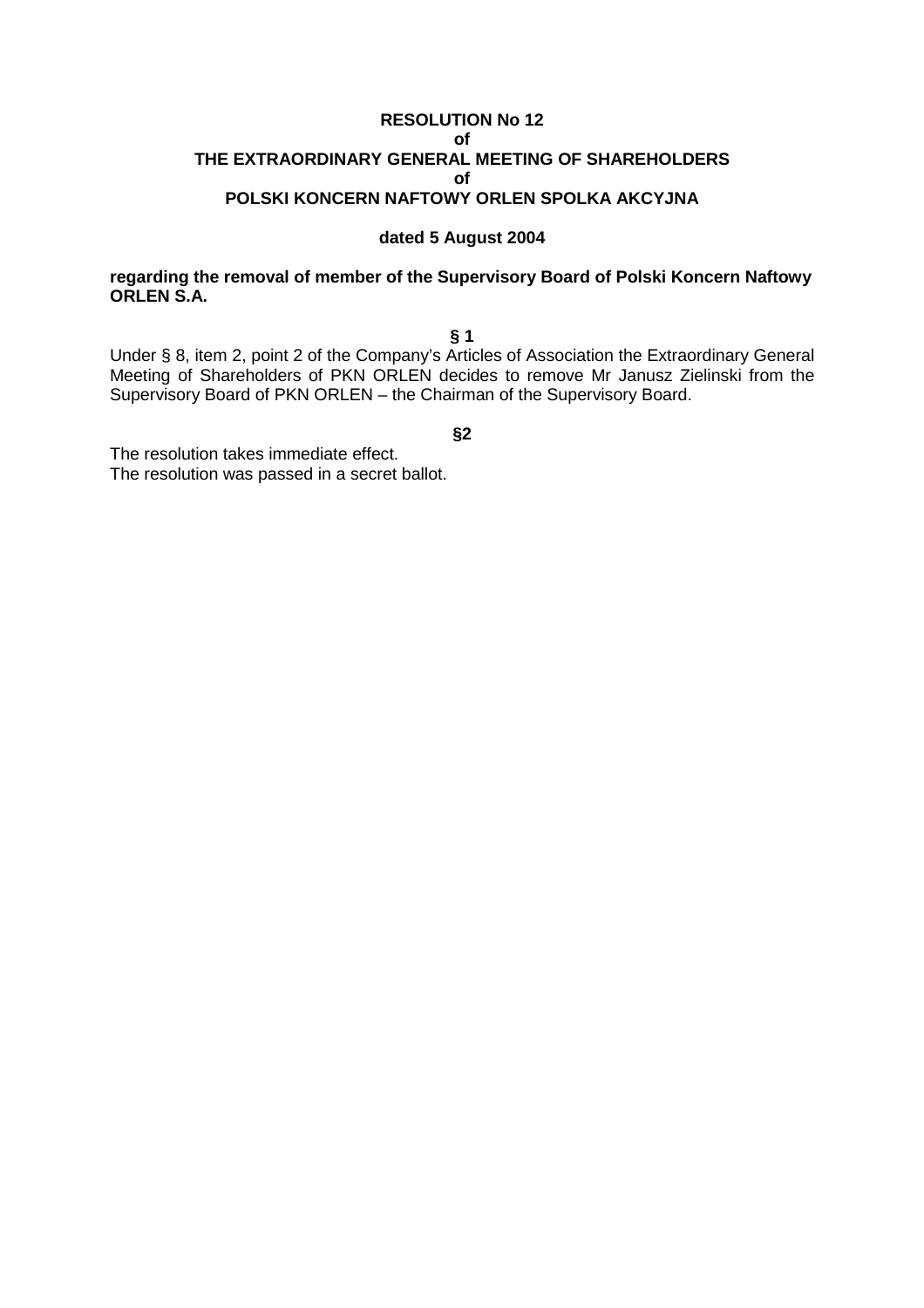### **RESOLUTION No 13 OF EXTRAORDINARY GENERAL MEETING OF SHAREHOLDERS OF POLSKI KONCERN NAFTOWY ORLEN SPOLKA AKCYJNA**

#### **dated 5 August 2004**

### **regarding the establishment of the number of members of the Supervisory Board of PKN ORLEN**

§ 1

Under § 14, item 1 of the regulations of the General Meeting of Shareholders of PKN ORLEN, the Extraordinary General Meeting of Shareholders of PKN ORLEN establishes 9 member composition of the Supervisory Board of PKN ORLEN.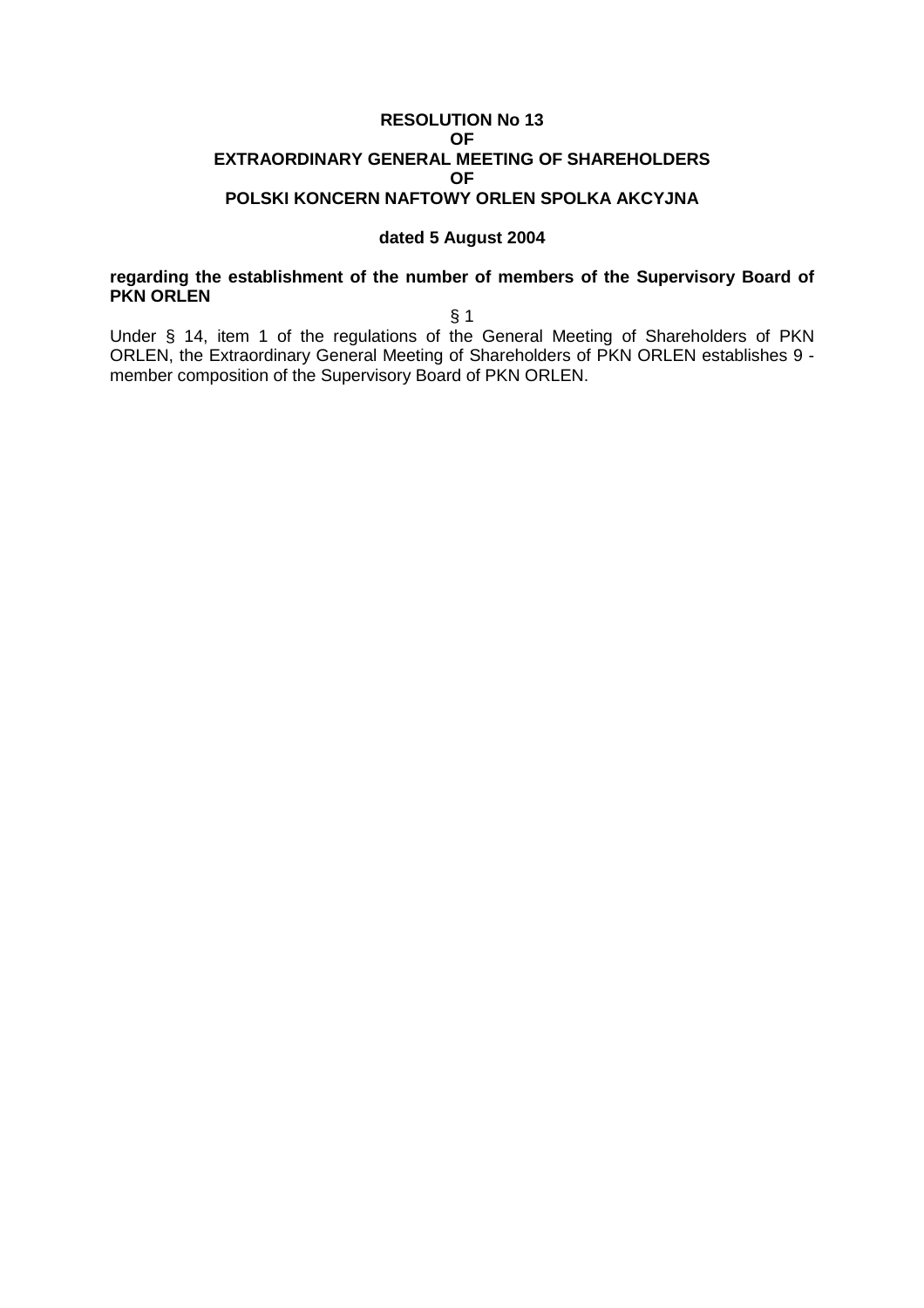### **RESOLUTION No 14 OF EXTRAORDINARY GENERAL MEETING OF SHAREHOLDERS OF POLSKI KONCERN NAFTOWY ORLEN SPOLKA AKCYJNA**

#### **dated 5 August 2004**

### **regarding appointment to the Supervisory Board of Polski Koncern Naftowy ORLEN S.A.**

§ 1

Under § 8 item 4 of the Company's Articles of Association, the Extraordinary General Meeting of Shareholders of Polski Koncern Naftowy ORLEN S.A. decides to appoint Mr Jacek Bartkiewicz to the position of the Chairman of the Supervisory Board of Polski Koncern Naftowy ORLEN S.A.

§2

The resolution takes immediate effect. The resolution was passed in a secret ballot.

The shareholders Bengodi Finance S.A. raised an objection to the resolution.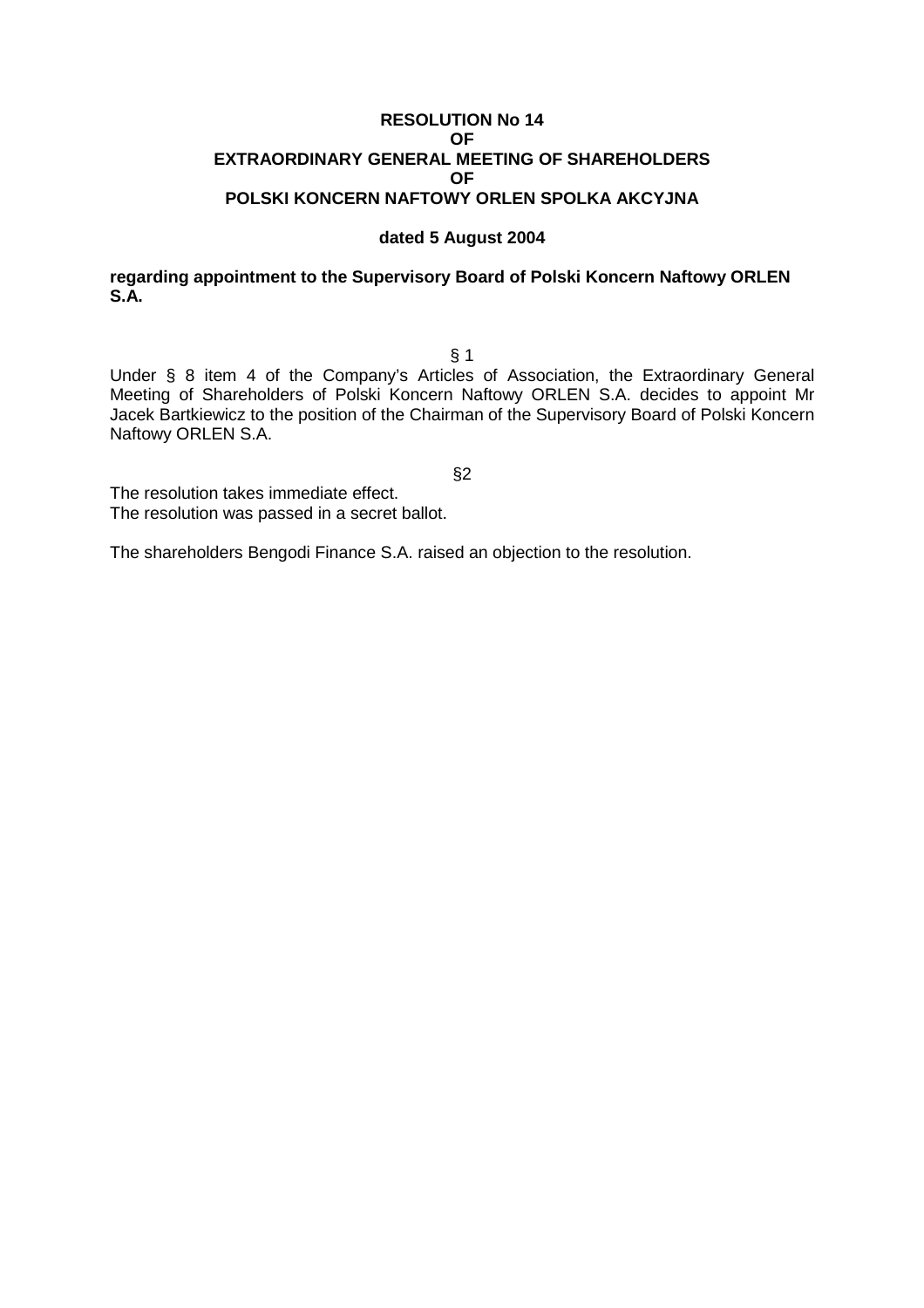#### **RESOLUTION No 15 OF EXTRAORDINARY GENERAL MEETING OF SHAREHOLDERS OF POLSKI KONCERN NAFTOWY ORLEN SPOLKA AKCYJNA**

#### **dated 5 August 2004**

**regarding the establishment of the number of the independent members of the Supervisory Board of PKN ORLEN meeting requirements of § 8, item 5 of the Company's Articles of Association**

§ 1

The Extraordinary General Meeting of Shareholders of PKN ORLEN establishes 2 independent members of the Supervisory Board meeting requirements of § 8, item 5 of the Company's Articles of Association.

§2

The resolution takes immediate effect.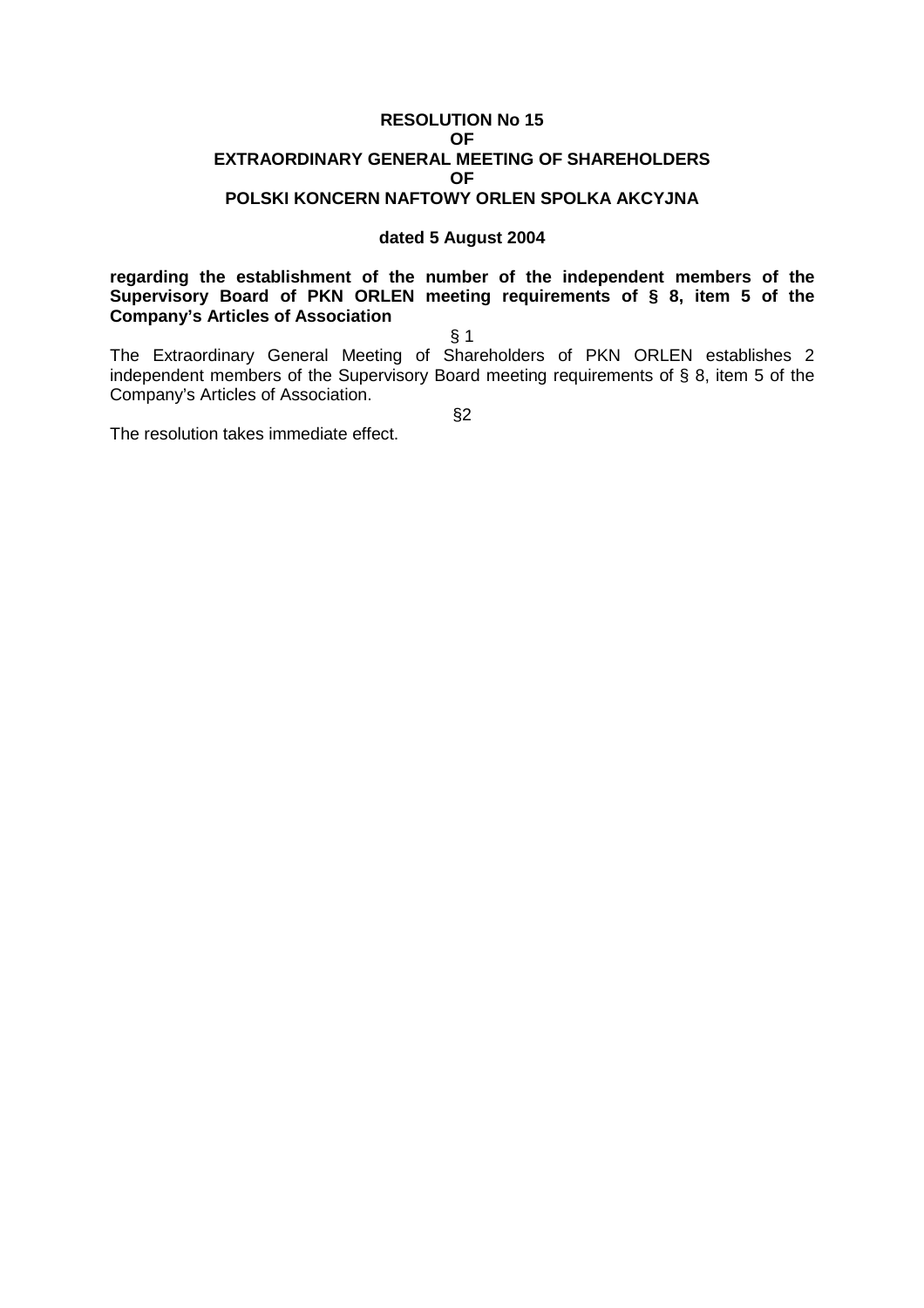### **RESOLUTION No 16 OF EXTRAORDINARY GENERAL MEETING OF SHAREHOLDERS OF POLSKI KONCERN NAFTOWY ORLEN SPOLKA AKCYJNA**

#### **dated 5 August 2004**

### **regarding appointment to the Supervisory Board of Polski Koncern Naftowy ORLEN S.A.**

§ 1

Under § 8 item 2 point 2 of the Company's Articles of Association, the Extraordinary General Meeting of Shareholders of Polski Koncern Naftowy ORLEN S.A. decides to appoint Mr Krzysztof Lis to the Supervisory Board of Polski Koncern Naftowy ORLEN S.A.

Mr Krzysztof Lis meets requirements of § 8, Item 5 of the Company's Articles of Association. He also submitted the relevant document.

§2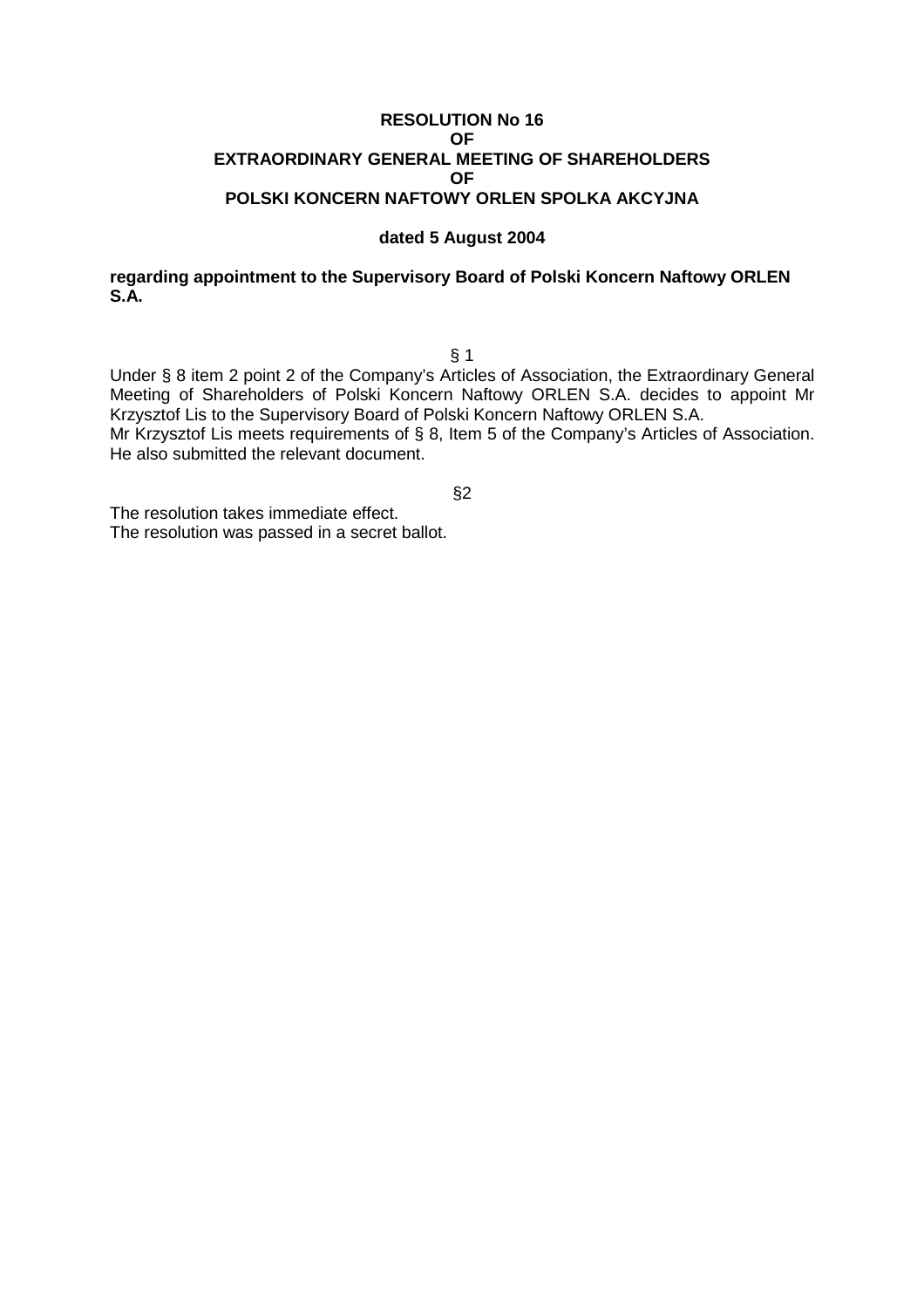### **RESOLUTION No 17 OF EXTRAORDINARY GENERAL MEETING OF SHAREHOLDERS OF POLSKI KONCERN NAFTOWY ORLEN SPOLKA AKCYJNA**

#### **dated 5 August 2004**

### **regarding appointment to the Supervisory Board of Polski Koncern Naftowy ORLEN S.A.**

§ 1

Under § 8 item 2 point 2 of the Company's Articles of Association, the Extraordinary General Meeting of Shareholders of Polski Koncern Naftowy ORLEN S.A. decides to appoint Mr Ireneusz Wesolowski to the Supervisory Board of Polski Koncern Naftowy ORLEN S.A. Mr Ireneusz Wesolowski meets requirements of § 8, Item 5 of the Company's Articles of Association. He also submitted the relevant document.

§2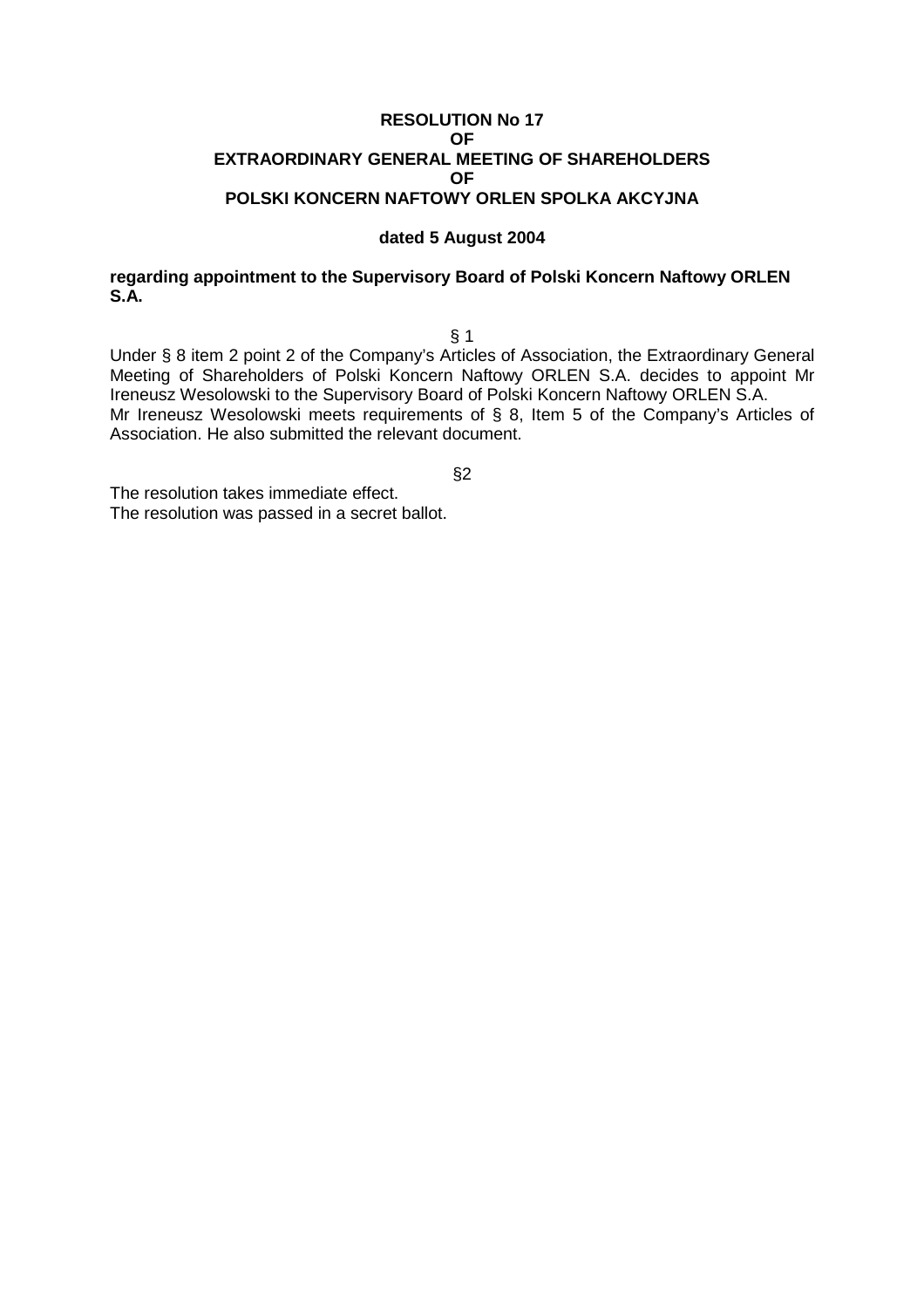### **RESOLUTION No 18 OF EXTRAORDINARY GENERAL MEETING OF SHAREHOLDERS OF POLSKI KONCERN NAFTOWY ORLEN SPOLKA AKCYJNA**

#### **dated 5 August 2004**

### **regarding appointment to the Supervisory Board of Polski Koncern Naftowy ORLEN S.A.**

§ 1

Under § 8 item 2 point 2 of the Company's Articles of Association, the Extraordinary General Meeting of Shareholders of Polski Koncern Naftowy ORLEN S.A. decides to appoint Mr Raimondo Eggink to the Supervisory Board of Polski Koncern Naftowy ORLEN S.A.

§2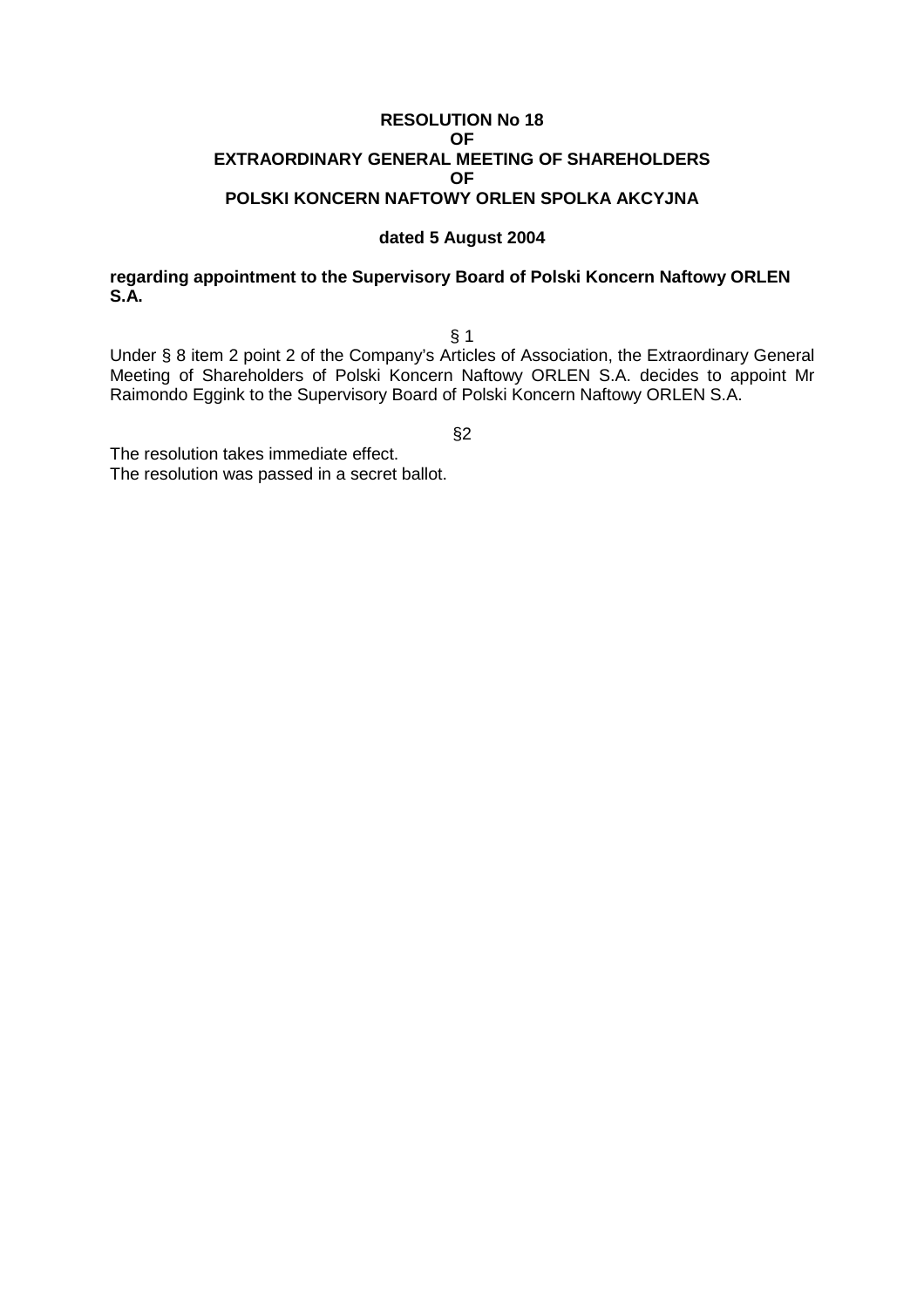### **RESOLUTION No 19 OF EXTRAORDINARY GENERAL MEETING OF SHAREHOLDERS OF POLSKI KONCERN NAFTOWY ORLEN SPOLKA AKCYJNA**

#### **dated 5 August 2004**

### **regarding appointment to the Supervisory Board of Polski Koncern Naftowy ORLEN S.A.**

§ 1

Under § 8 item 2 point 2 of the Company's Articles of Association, the Extraordinary General Meeting of Shareholders of Polski Koncern Naftowy ORLEN S.A. decides to appoint Mr Maciej Kazimierz Gierej to the Supervisory Board of Polski Koncern Naftowy ORLEN S.A.

§2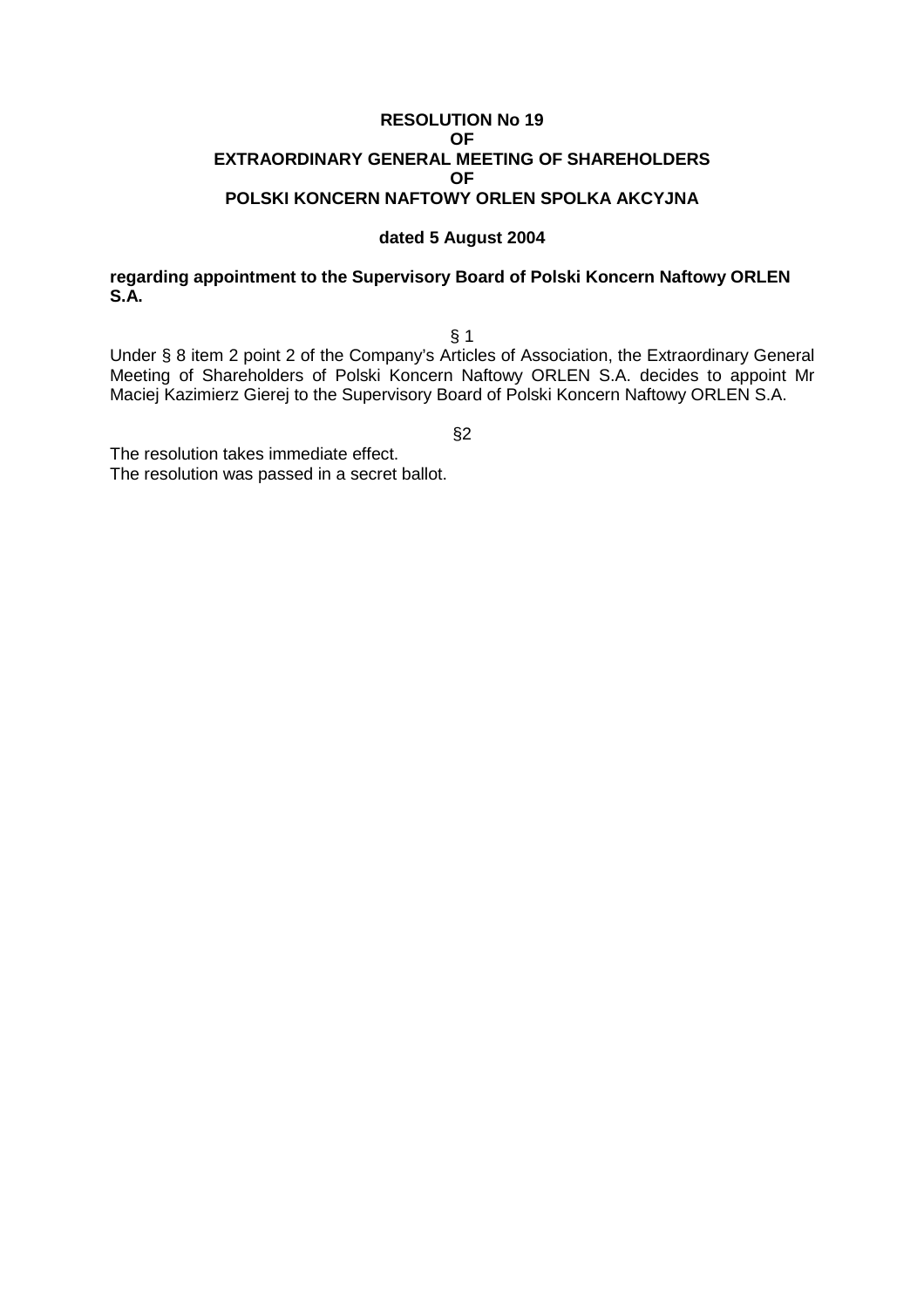### **RESOLUTION No 20 OF EXTRAORDINARY GENERAL MEETING OF SHAREHOLDERS OF POLSKI KONCERN NAFTOWY ORLEN SPOLKA AKCYJNA**

#### **dated 5 August 2004**

### **regarding appointment to the Supervisory Board of Polski Koncern Naftowy ORLEN S.A.**

§ 1

Under § 8 item 2 point 2 of the Company's Articles of Association, the Extraordinary General Meeting of Shareholders of Polski Koncern Naftowy ORLEN S.A. decides to appoint Ms Malgorzata Okonska - Zaremba to the Supervisory Board of Polski Koncern Naftowy ORLEN S.A.

§2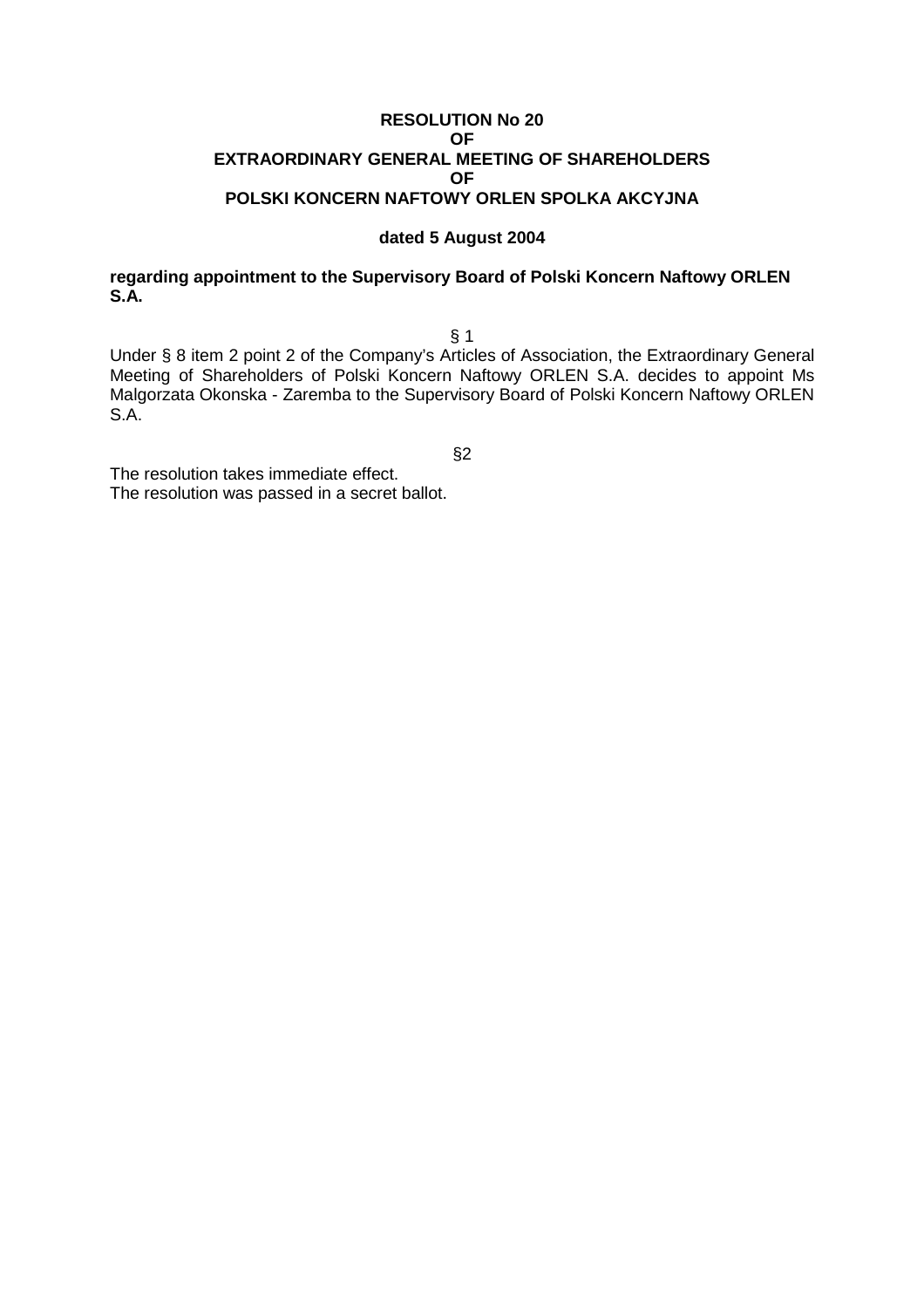### **RESOLUTION No 21 OF EXTRAORDINARY GENERAL MEETING OF SHAREHOLDERS OF POLSKI KONCERN NAFTOWY ORLEN SPOLKA AKCYJNA**

#### **dated 5 August 2004**

### **regarding appointment to the Supervisory Board of Polski Koncern Naftowy ORLEN S.A.**

§ 1

Under § 8 item 2 point 2 of the Company's Articles of Association, the Extraordinary General Meeting of Shareholders of Polski Koncern Naftowy ORLEN S.A. decides to appoint Mr Piotr Osiecki to the Supervisory Board of Polski Koncern Naftowy ORLEN S.A.

§2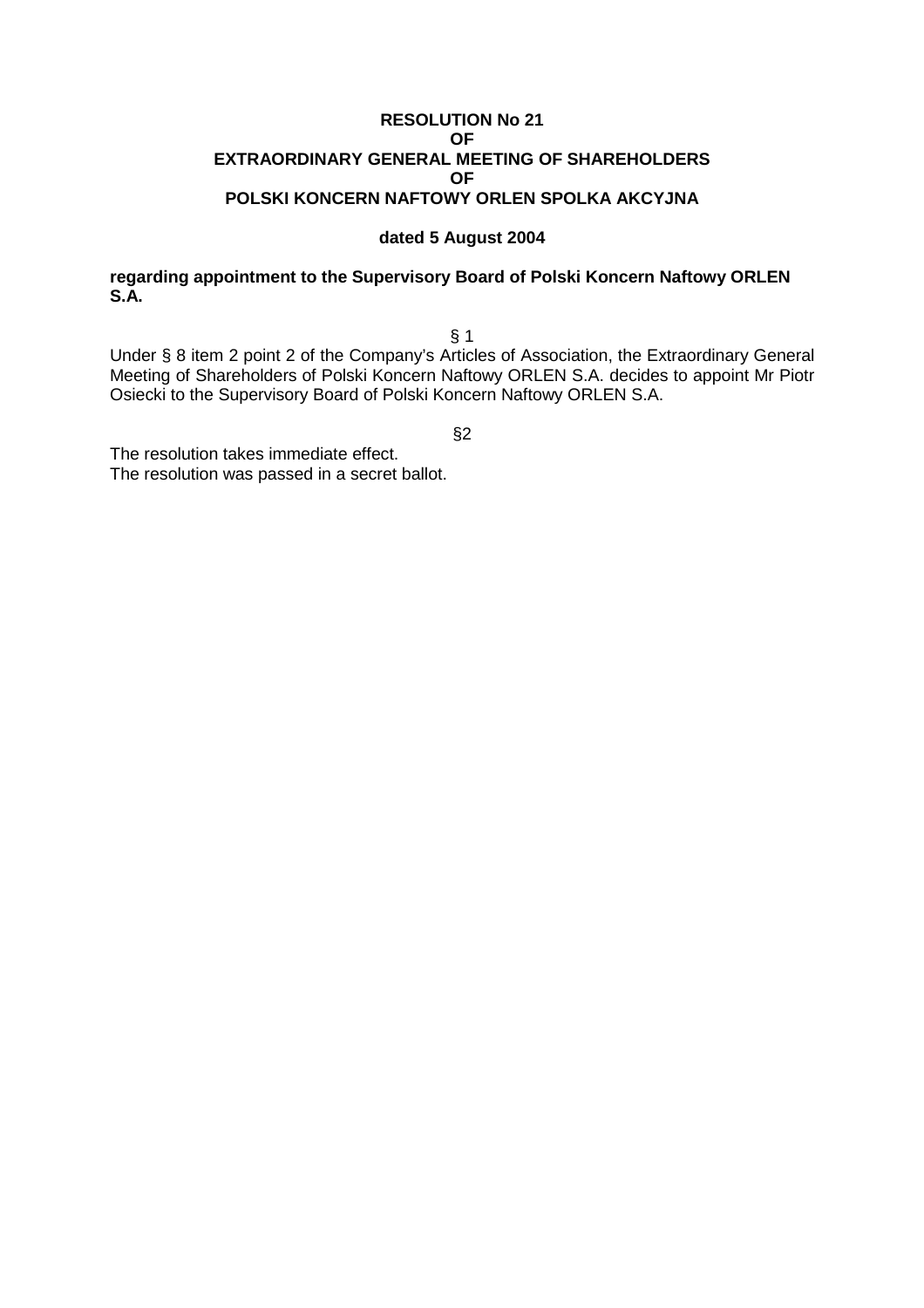### **RESOLUTION No 22 OF EXTRAORDINARY GENERAL MEETING OF SHAREHOLDERS OF POLSKI KONCERN NAFTOWY ORLEN SPOLKA AKCYJNA**

#### **dated 5 August 2004**

### **regarding appointment to the Supervisory Board of Polski Koncern Naftowy ORLEN S.A.**

§ 1

Under § 8 item 2 point 2 of the Company's Articles of Association, the Extraordinary General Meeting of Shareholders of Polski Koncern Naftowy ORLEN S.A. decides to appoint Mr Krzysztof Zyndul to the Supervisory Board of Polski Koncern Naftowy ORLEN S.A.

§2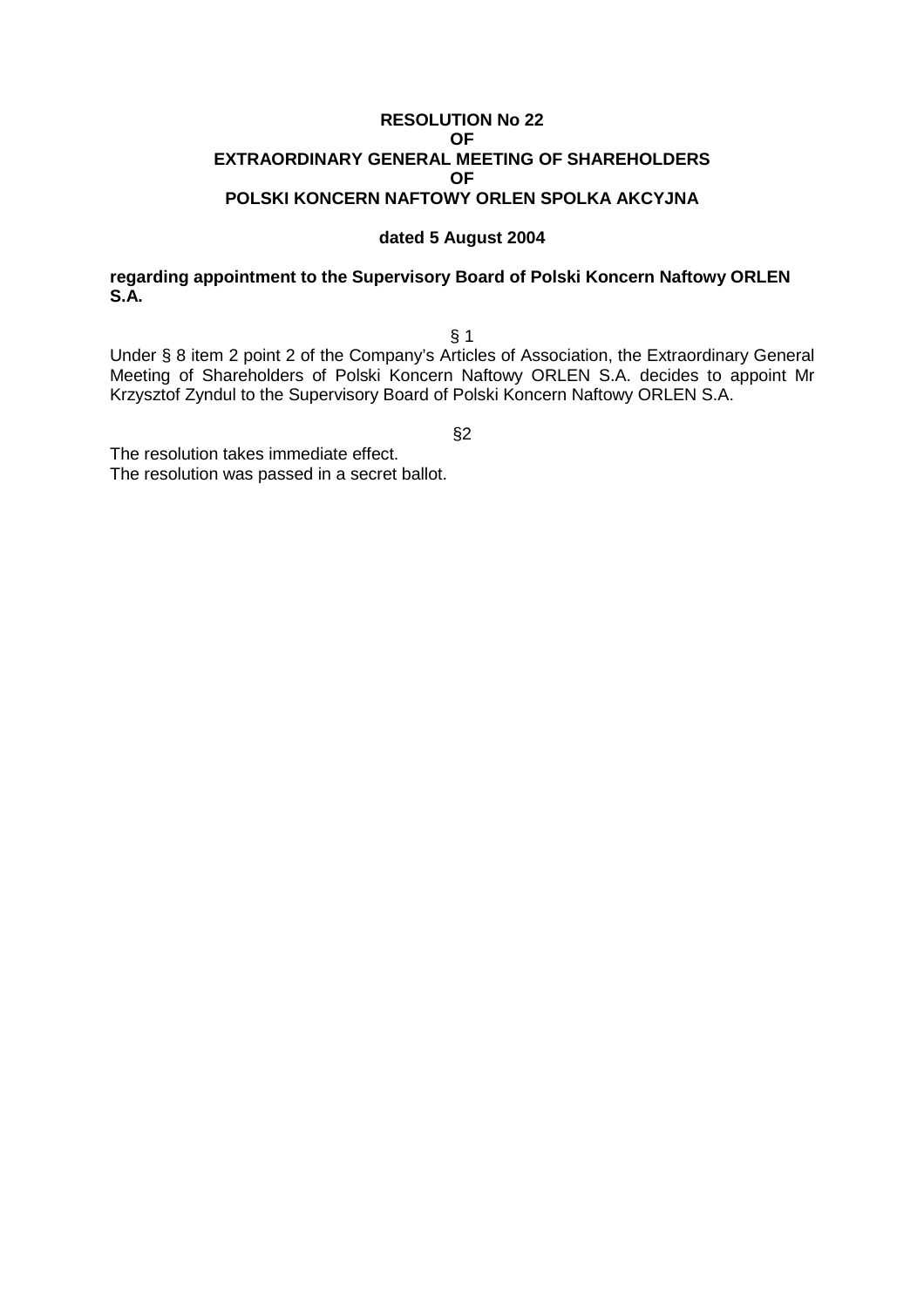#### **RESOLUTION No 23 OF EXTRAORDINARY GENERAL MEETING OF SHAREHOLDERS OF POLSKI KONCERN NAFTOWY ORLEN SPOLKA AKCYJNA**

# **dated 5 August 2004**

**regarding amendments to the Regulations of the General Meeting of Shareholders of PKN ORLEN including an amendment proposed by the Management Board and the motion of a shareholder – Bengodi Finance S.A.**

**§ 1**

The Extraordinary General Meeting of Shareholders of PKN ORLEN hereby makes the following amendments to the Regulations of the General Meeting of Shareholders of PKN ORLEN:

### 1. **in § 4 of the Regulations to add the following item:**

"4. A person opening the General Meeting should procure an immediate election of the chairman of the meeting, and should refrain from any substantial or formal decisions."

### 2. **§ 6 item 1 replace as the following:**

"1. The chairman of the General Meeting conducts the meeting according to the agenda and Regulations of the General Meeting. The chairman ensures an efficient conduct of the meeting and observance of the rights and interest of all shareholders. The chairman should counteract, in particular, the abuse of rights by the participants of the meeting and should guarantee that the rights of minority shareholders are respected."

#### 3. **§ 6 item 2 sub-point e replace as the following:**

"e. ordering breaks in the session; ordered breaks cannot be aimed at hindering the exercise of the rights by the shareholders"

#### 4. **In § 6 of the Regulations to add following items:**

"4. The chairman signs the minutes of the General Meeting immediately after the written statement is recorded in the minutes by the notary. 5. The chairman can resign from his function only because of crucial reason."

#### 5. **§ 7 item 2 sub-point c replace as the following:**

"c. to check the regularity of the power of attorney or another document confirming the right to represent a shareholder at a General Meeting; it is presumed that a written document confirming the right to represent a shareholder at a General Meeting is in conformity with the law and does not require any additional confirmations and acknowledgements unless its authenticity or validity raises doubts by the company's management board or the chairman of the General Meeting"

#### 6. **In § 9 of the Regulations to add the following item:**

"4. Members of the Management Board and the Supervisory Board and the expert auditor of the company should, within their powers and to the extent necessary for the settlement of issues discussed by the General Meeting, provide the participants of the meeting with explanations and